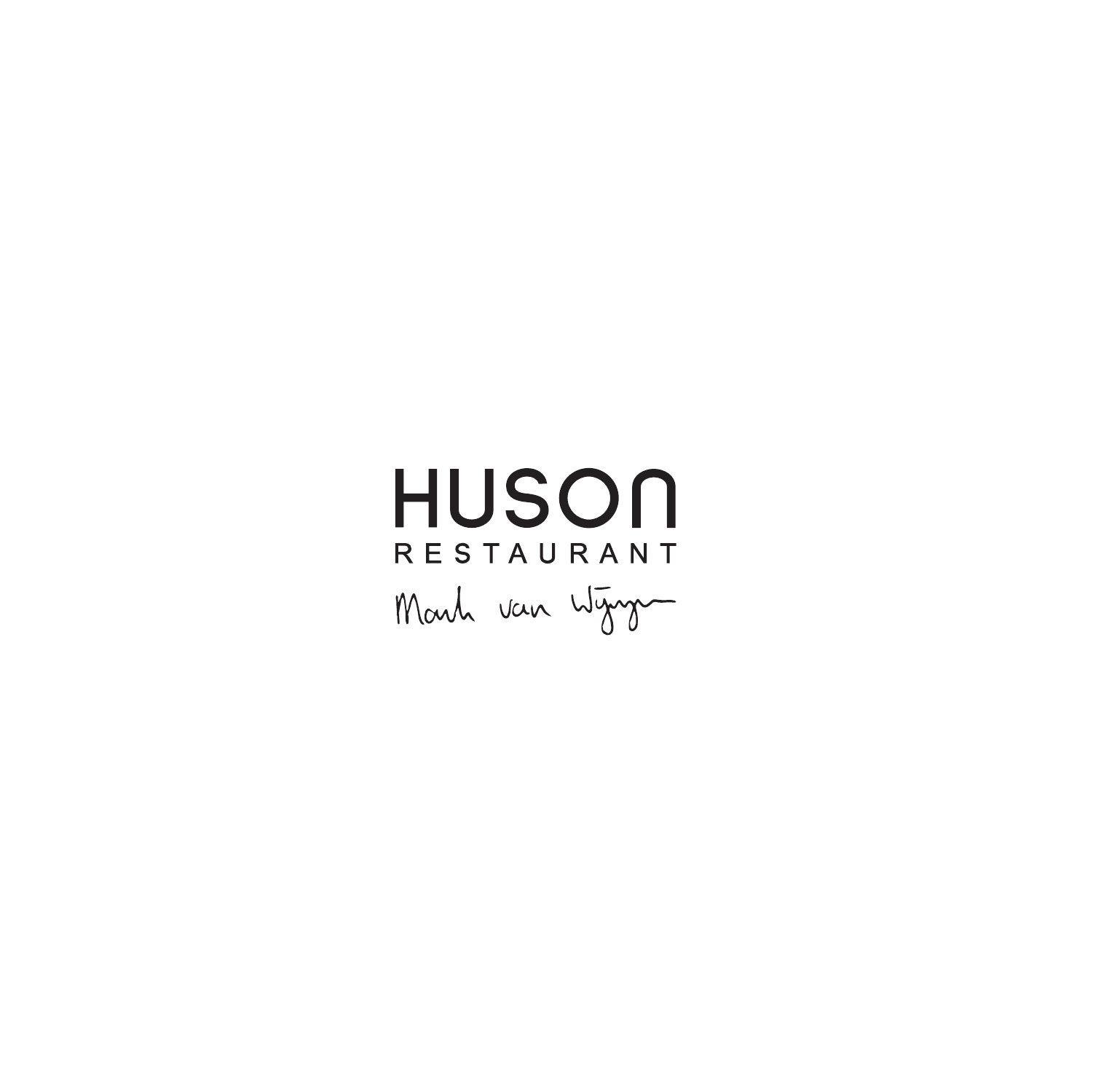# **Bites**

H

## **CAVIAR**

Perle Imperial, blini's, chives, shallots, 10 grams

42

## **TEMPURA**

Eggplant

8

## **CROQUETTE**

Dutch shrimps, mustard, 2 pcs.

9

Do you have an allergy? Please tell us!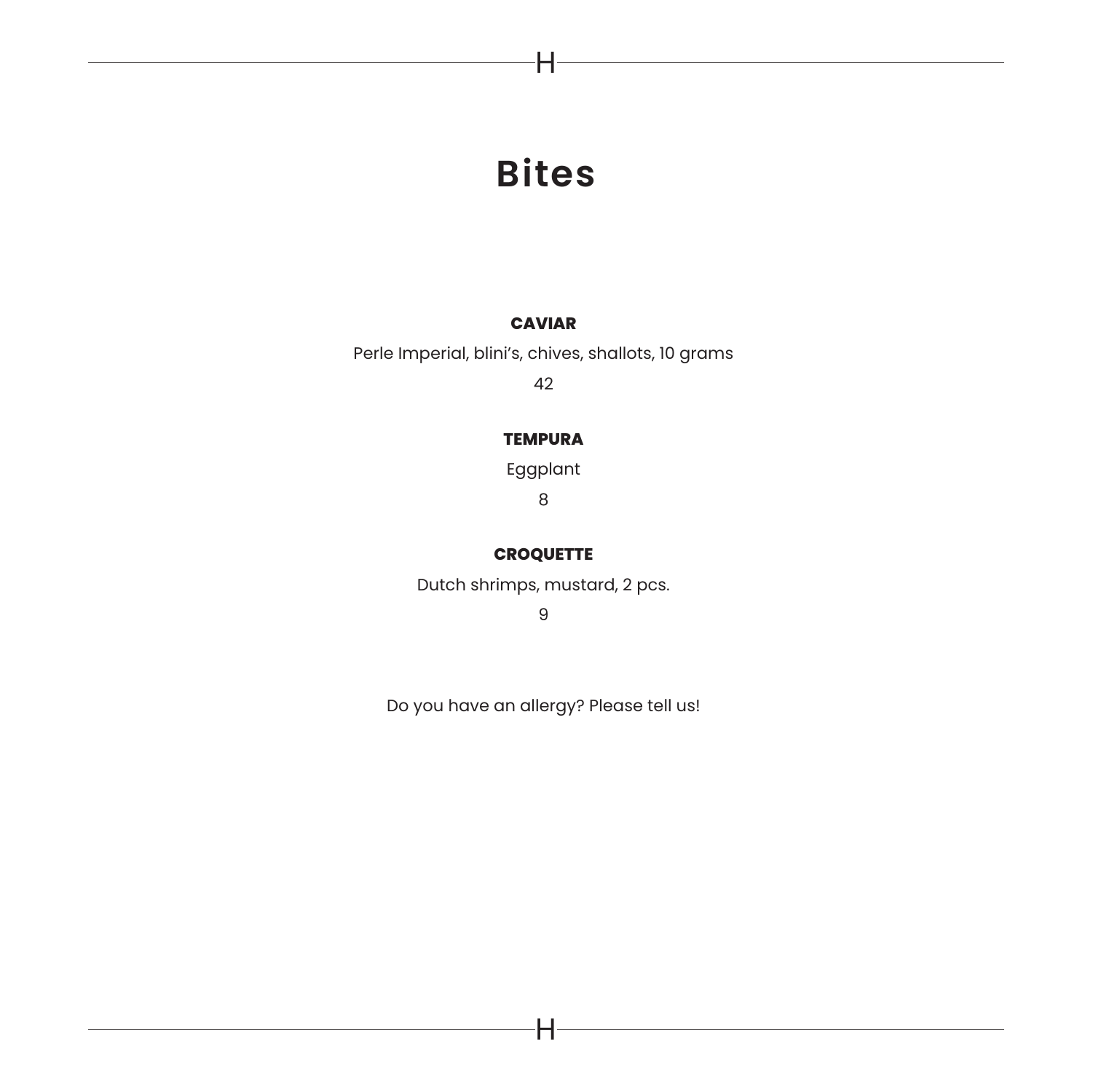# **Signature dishes**

H

These are Mark's favorite dishes. Small refined portions. Perfect as a starter followed by a Main.

#### **TUNA & CRAB**

## Avocado, tomatosorbet, wasabi 15

### **WILD SHRIMP**

Tartar, clementine, carrot, kumquat 13

### **LANGOUSTINES**

Fregola, verbena, lemon 19

**QUAIL** 5-spice, mango, ginger 13

#### **SCALLOP**

Peas, oxtail, eggyolk 16

#### **PATA NEGRA**

Roasted sardines, garlic, tomato, Romesco

16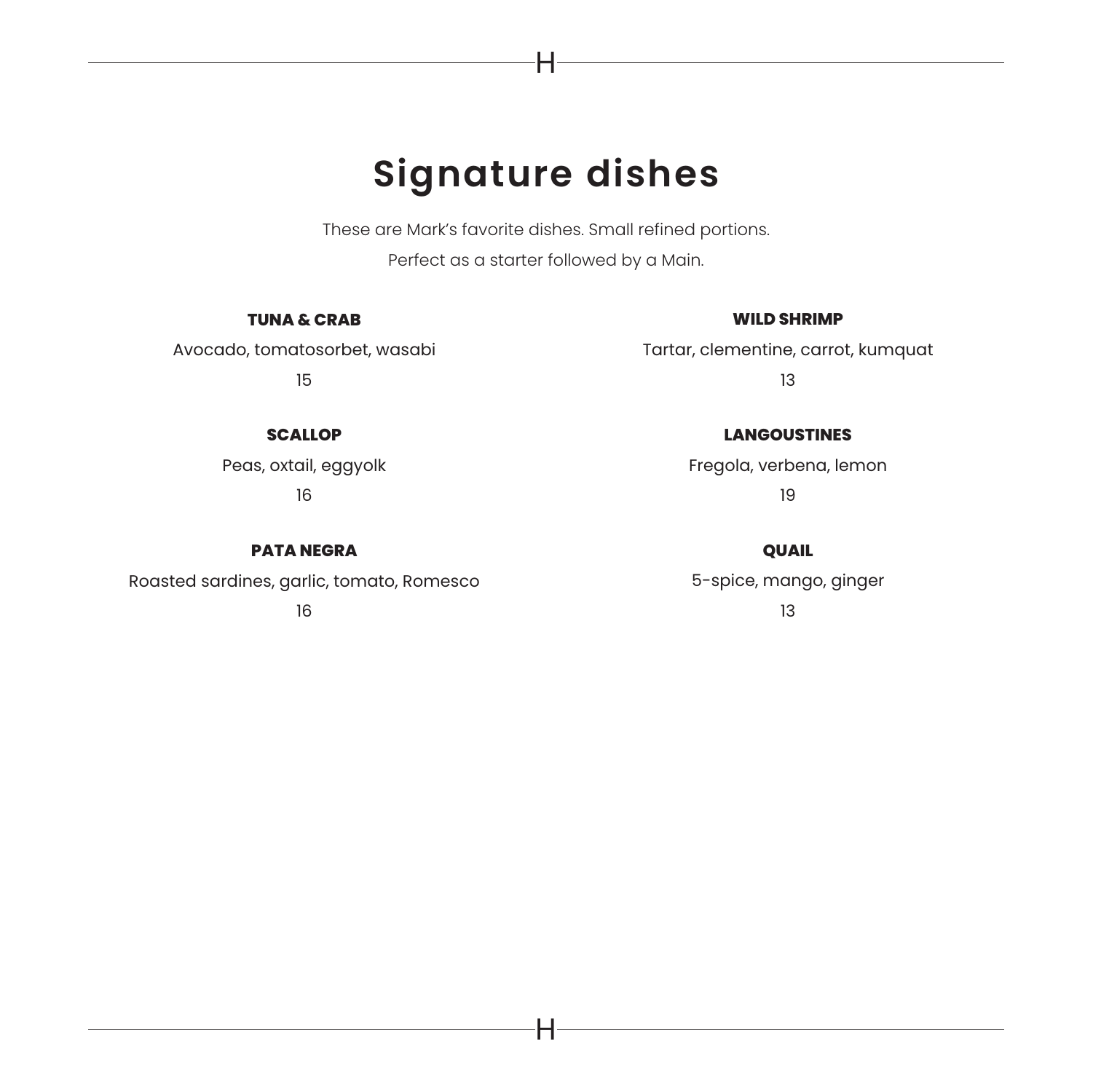# **Mains to share**

H

### **SEABREAM**

Grilled, dutch shrimps, tomato, Bouillabaisse sauce 54

### **DOVER SOLE**

à la meunière 72

Our dry aged beef has been dried for a minimum of 3 weeks above Himalayasalt. This way the meat will get the optimal time to ripe. The result: a concentrated and full taste.

#### **ENTRECOTE**

Black Angus, grainfed, Uruguay 400 gr. 70

## **RIBEYE**

Black Angus, grainfed, Uruguay

400 gr.

80

*All our main courses for sharing have a preparation time of ± 20 minutes and are served with lettuce and fries.*

# **Mains**

### **COD**

Tom kha kai, bimi, coriander, lime 27

#### **LAMB**

Filet, braised neck, garlic, parsley 27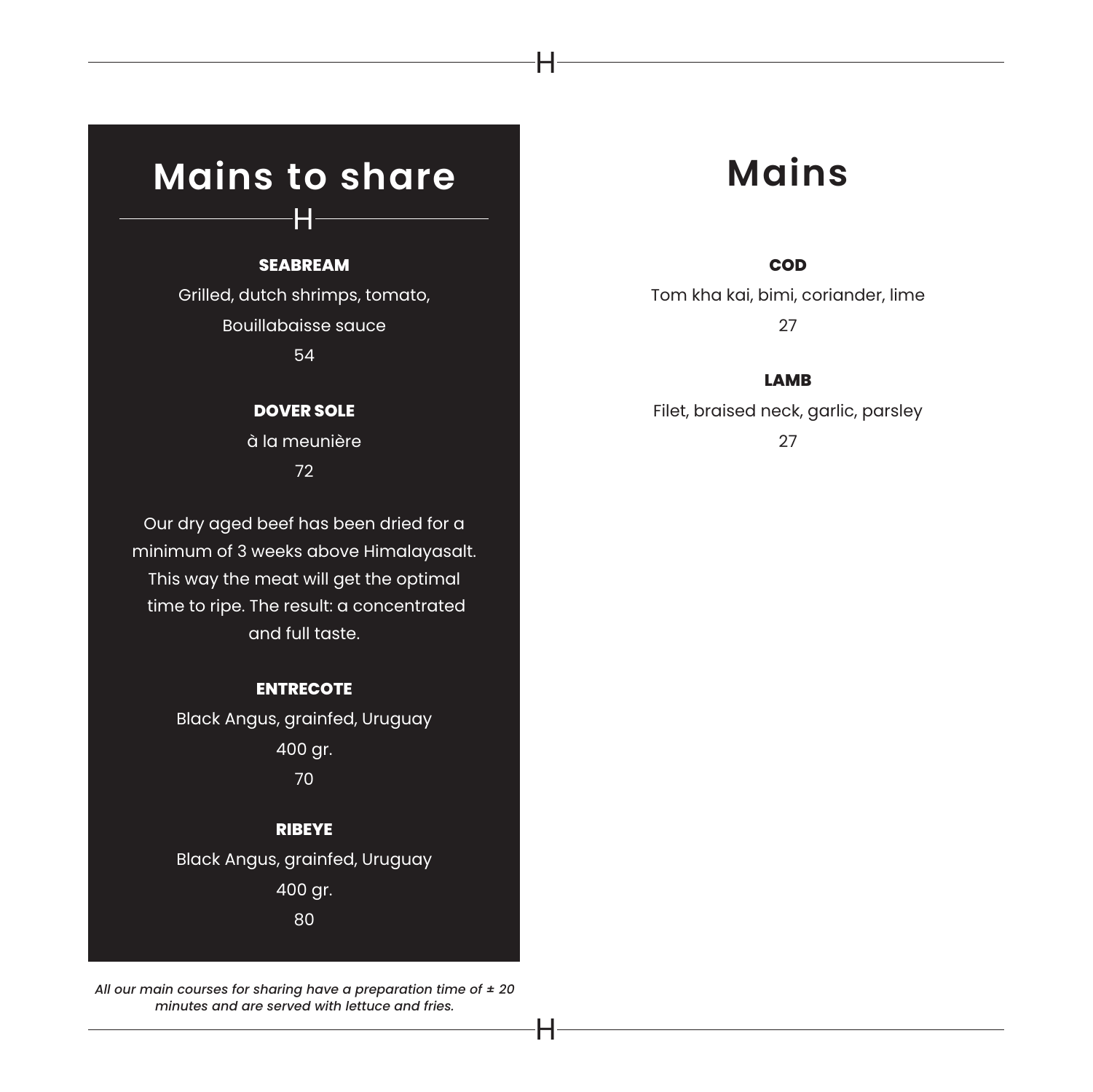# **Bib gourmand menu**

H

3 Courses 40 4 Courses 50

**SALMON**

Roasted, ginger, yuzu, daikon

**BEEF TARTARE**

Remoulade, lovage, cucumber

**SQUID** Tomato, chorizo, garam massala **RISOTTO**

Poached egg, truffle, Parmesan

**LAMB**

**COD** Tom kha kai, bimi, coriander, lime

Filet, braised neck, garlic, parsley

**RASPBERRY**

Yoghurt, bergamot, lime, sour candy

**CHEESE**  Selection cheese, beetroot, balsamic